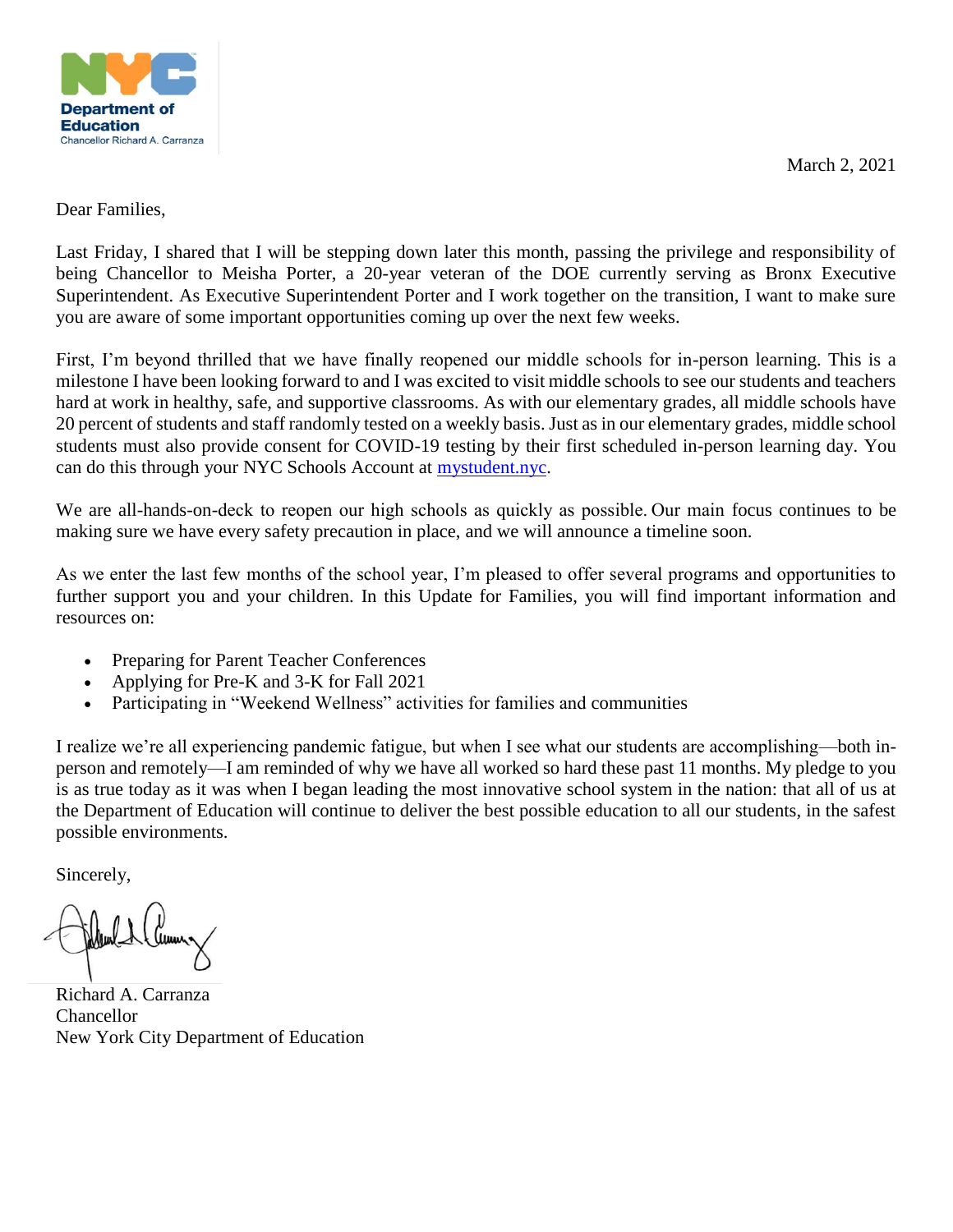

### To view a copy of this document in your language, visit schools.nyc.gov/messagesforfamilies

| للاطلاع على نسخة مترجمة من هذه الوثيقة، يرجى زيارة الرابط                     | এই ডক্যুমেন্টের অনুবাদকৃত সংস্করণটি দেখতে,                                                         | 如要查看本文件的中文譯本,請上網到                                                                               |
|-------------------------------------------------------------------------------|----------------------------------------------------------------------------------------------------|-------------------------------------------------------------------------------------------------|
| schools.nyc.gov/messagesforfamilies                                           | schools.nyc.gov/messagesforfamilies ভিজিট করুন                                                     | schools.nyc.gov/messagesforfamilies                                                             |
| Pour voir une version traduite de ce document,                                | Pou wè yon vèsyon dokiman sa a nan lòt lang,                                                       | 이 문서의 번역본은                                                                                      |
| allez sur schools.nyc.gov/messagesforfamilies                                 | ale nan schools.nyc.gov/messagesforfamilies                                                        | schools.nyc.gov/messagesforfamilies에 있습니다.                                                      |
| Перевод документа находится по адресу:<br>schools.nyc.gov/messagesforfamilies | Para ver una versión traducida<br>de este documento, visite<br>schools.nyc.gov/messagesforfamilies | اس دستاویز کی ترجمه شده اشاعت دیکھنے کے لیے ذیل پر جائیں<br>schools.nyc.gov/messagesforfamilies |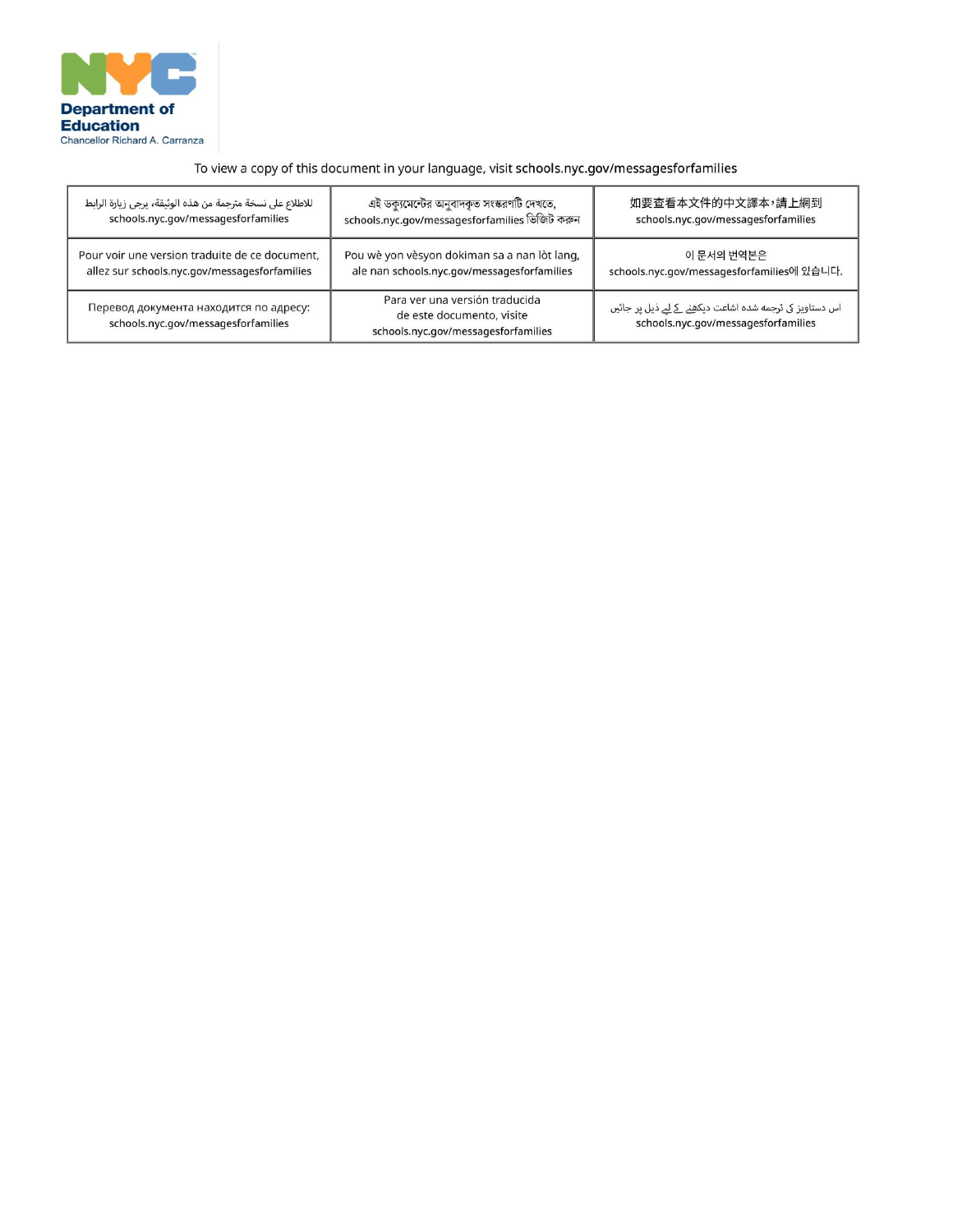

# Update for Families, March 2, 2021

# Preparing for Parent Teacher Conferences

Beginning **Wednesday, March 3**, public schools across the five boroughs will host this year's second round of Parent Teacher Conferences remotely. Your child's teacher will work with you to schedule a conference at a mutually convenient time. Your child will be dismissed three hours early on the date of their school's afternoon conferences.

Parent Teacher Conferences provide families with great opportunities to talk with teachers about what their children are experiencing and learning in school. These short meetings also give families and teachers the chance to discuss how to support student learning outside of the classroom.

We encourage you to use this time to focus on any challenges or concerns your child might be facing in school as we approach the final months of the school year.

Here is the schedule for the spring conferences:

- March 3: Elementary and K–8 schools, Evening conferences
- March 4: Elementary and K–8 schools, Afternoon conferences
- March 10: Middle schools and D75 schools and programs, Evening conferences
- March 11: Middle schools and D75 schools and programs, Afternoon conferences
- March 18: High schools, K-12, and  $6-12$  schools, Evening conferences
- March 19: High schools, K-12, and 6-12 schools, Afternoon conferences

#### **Please note:**

 These dates and times may vary by school and grade level. We recommend reaching out to your child's teachers or your school's administration to confirm your school's conference dates and times this month.

For tips on how to make the most of Parent Teacher Conferences, visit [schools.nyc.gov/ptc,](https://www.schools.nyc.gov/get-involved/families/parent-teacher-conferences) or the DOE's official blog, [The Morning Bell.](https://morningbellnyc.com/2021/spring-for-march-2021s-parent-teacher-conferences/)

If you need help with the technology, Parent University offers free courses on how to use such platforms as Microsoft Teams, Translator, and its accessibility tools to participate in Parent Teacher Conferences. There, you can also find Google videos on such topics as how to access Google Meet from a Calendar invite and how to translate captions and the chat in Google Meet. Visit Parent University at [parent.schools.nyc](https://parentu.schools.nyc/) for more.

## Applying for Pre-K and 3-K for Fall 2021

Children who attend 3-K and Pre-K for All get a strong start in school and life. They learn to problem-solve, ask questions, and explore the world around them. Now more than ever, 3-K and Pre-K for All programs are here to provide children across the city with a safe, nurturing learning community.

The Pre-K for All application for the 2021– 2022 school year is now open, and the deadline to apply is **April 7, 2021.** All New York City families with children born in 2017 can apply. There is a pre-K seat for every four-